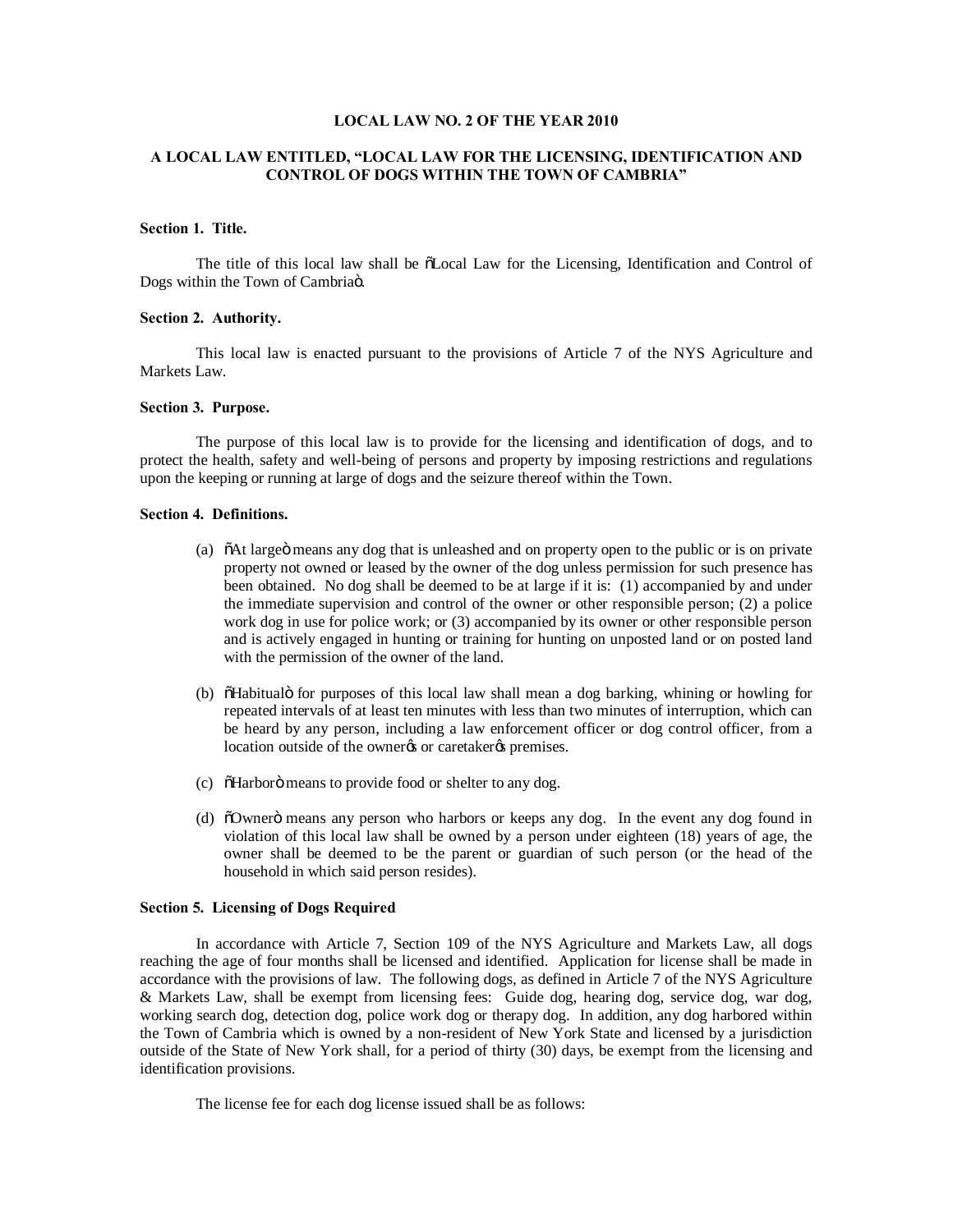|                      | Unspayed/unneutered dogs \$18.00 (includes NYS Animal Control surcharge of \$3.00) |
|----------------------|------------------------------------------------------------------------------------|
| Spayed/neutered dogs | \$11.00 (includes NYS Animal Control surcharge of \$1.00)                          |
| Replacement Tags     | \$5.00                                                                             |

In addition to any other applicable fee, any person applying for a dog or purebred license for a dog identified as unlicensed during a dog enumeration shall pay a surcharge of ten dollars (\$10.00) for each dog identified as unlicensed. Such additional surcharge shall be used to pay the expenses incurred by the Town in conducting the enumeration. In the event the additional fees collected exceed the expenses incurred in conducting an enumeration in any year, such excess fees may be used by the Town of Cambria for any other lawful purpose.

The Town of Cambria authorizes its duly appointed Dog Control Officer to provide, accept and grant an application for a dog license made by a resident of the Town of Cambria at the time of the adoption of a dog from the Niagara County SPCA, provided that such application is made in accordance with this local law and the license fee, along with any additional fee and surcharge shall be remitted to the Town Clerk of the Town of Cambria within five business days upon receipt of license fee. Upon receipt, the license will be validated by the Town Clerk and issued accordingly.

# **Section 6. Purebred Licenses**

Purebred licenses shall be available to eligible purebred dog owners. Only those dog owners who are in compliance with the applicable provisions of the Town of Cambria Zoning Ordinance relating to special permit requirements for operation of private or public kennels shall be eligible for a purebred license.

#### **Section 7. Applications**

The owner of one or more purebred dogs registered by a recognized registry association may annually make an application for a purebred license, in lieu of or in addition to the individual licenses required by subdivision five of this section. Application for a purebred license shall be made to the Town Clerk and shall state the name, address and telephone number of the owner, the county and Town where such dogs are harbored, the sex, breed, registry name and number of each purebred dog registered over the age of four months which is harbored on the premises and which is eligible for registration. The application shall also include a statement by the owner that all purebred dogs over the age of four months, which are harbored on the premises have been listed. The application shall be accompanied by the license fee prescribed by this local law and a certificate of rabies vaccination or statement in lieu thereof, as required by Section 109 of the NYS Agriculture and Markets Law.

The following license fees shall apply to purebred licenses:

| <b>Purebred Licenses</b> | \$75.00, plus any applicable surcharges imposed by New York<br>State for each purebred license, if no more than ten (10)<br>registered purebred dogs.          |
|--------------------------|----------------------------------------------------------------------------------------------------------------------------------------------------------------|
|                          | \$125.00, plus any applicable surcharges imposed by New York<br>State for each purebred license, if no more than twenty five<br>(25) registered purebred dogs. |

### **License fees listed may be amended from time to time by resolution of the Town Board, as set forth in the adopted fee schedule.**

A purebred license shall be valid for a period of one year beginning with the first day of the month following the date of issuance and shall be renewable annually thereafter prior to the expiration date. No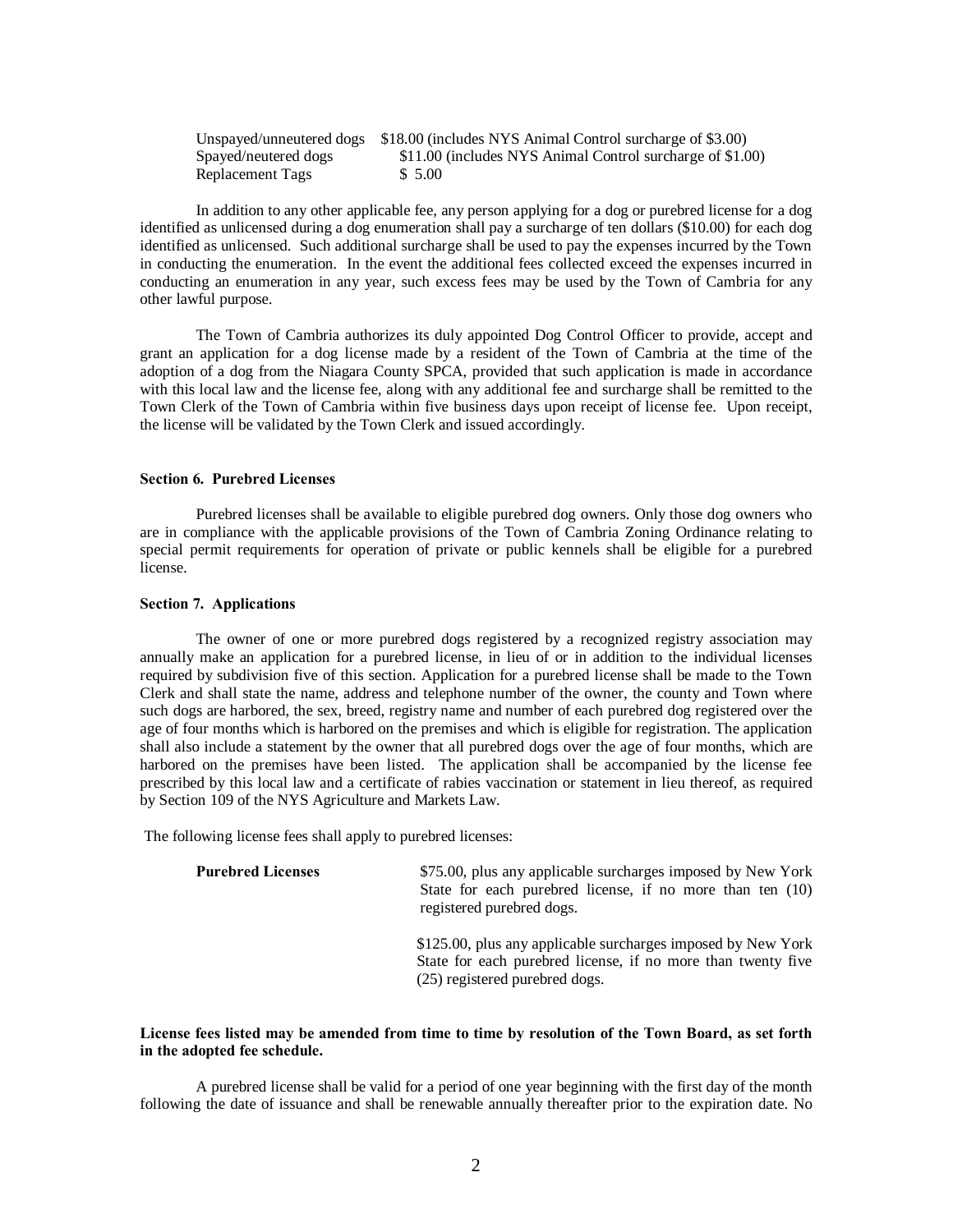purebred license shall be transferable. Upon change of ownership of any dog licensed under a purebred license, such dog shall become subject to the licensing provisions of Section five of this local law, except when the new owner holds a valid purebred license.

### **Section 8. Identification Exemption**

A dog participating in a dog show shall be exempt from the identification requirement of Article 7, Section 111 of the NYS Agriculture and Markets Law during such participation.

#### **Section 9. Restrictions – Control of Dogs**

It shall be unlawful for any owner or any person harboring any dog in the Town of Cambria with intent to cause public inconvenience, annoyance or alarm or recklessly creating a risk thereof to permit or allow such dog to:

- (a) Run at large, unless said dog is restrained by an adequate collar or leash or unless accompanied by its owner or responsible person able to control the animal;
- (b) Engage in habitual loud howling, barking, crying or whining or to conduct itself in such a manner so as to unreasonably and habitually annoy any person;
- (c) Cause damage or destruction to property, or commit a nuisance by defecating or urinating upon premises other than those of the owner of such dog;
- (d) Chase or otherwise harass any person in such a manner as to cause intimidation or to put such person in reasonable apprehension of bodily harm or injury; or
- (e) Habitually chase, run alongside of or bark at motor vehicles or bicycles.

# **Section 10. Enforcement**

This local law shall be enforced by any Police Officer or Peace Officer, when acting pursuant to his special duties, or Dog Control Officer in the employ of or under contract to the Town of Cambria.

#### **Section 11. Seizure, Impoundment, Redemption and Adoption**

- (a) Any Police Officer or Peace Officer, acting pursuant to his special duties, or Dog Control Officer in the employ of or under contract to the Town of Cambria shall seize any dog found to be in violation of the provisions of Section 117 of the NYS Agriculture and Markets Law.
- (b) Every dog seized shall be properly cared for, sheltered, fed and watered for the redemption periods set forth in Section 117 of the NYS Agriculture and Markets Law.
- (c) Seized dogs may be redeemed by producing proof of licensing and identification pursuant to the provisions of Article 7 of the NYS Agriculture and Markets Law and by paying the impoundment fees to the Town of Cambria Town Clerk as set forth below:
- ◆ \$25.00 First Offense
- ® \$50.00 and \$3.00 for each additional twenty-four hours or part thereof for the second impoundment, within one year of the first impoundment, of any dog owned by that person;
- ® \$75.00 and \$3.00 for each additional twenty-four hours or part thereof for the third and subsequent impoundments, within one year of the first impoundment, of any dog owned by that person.